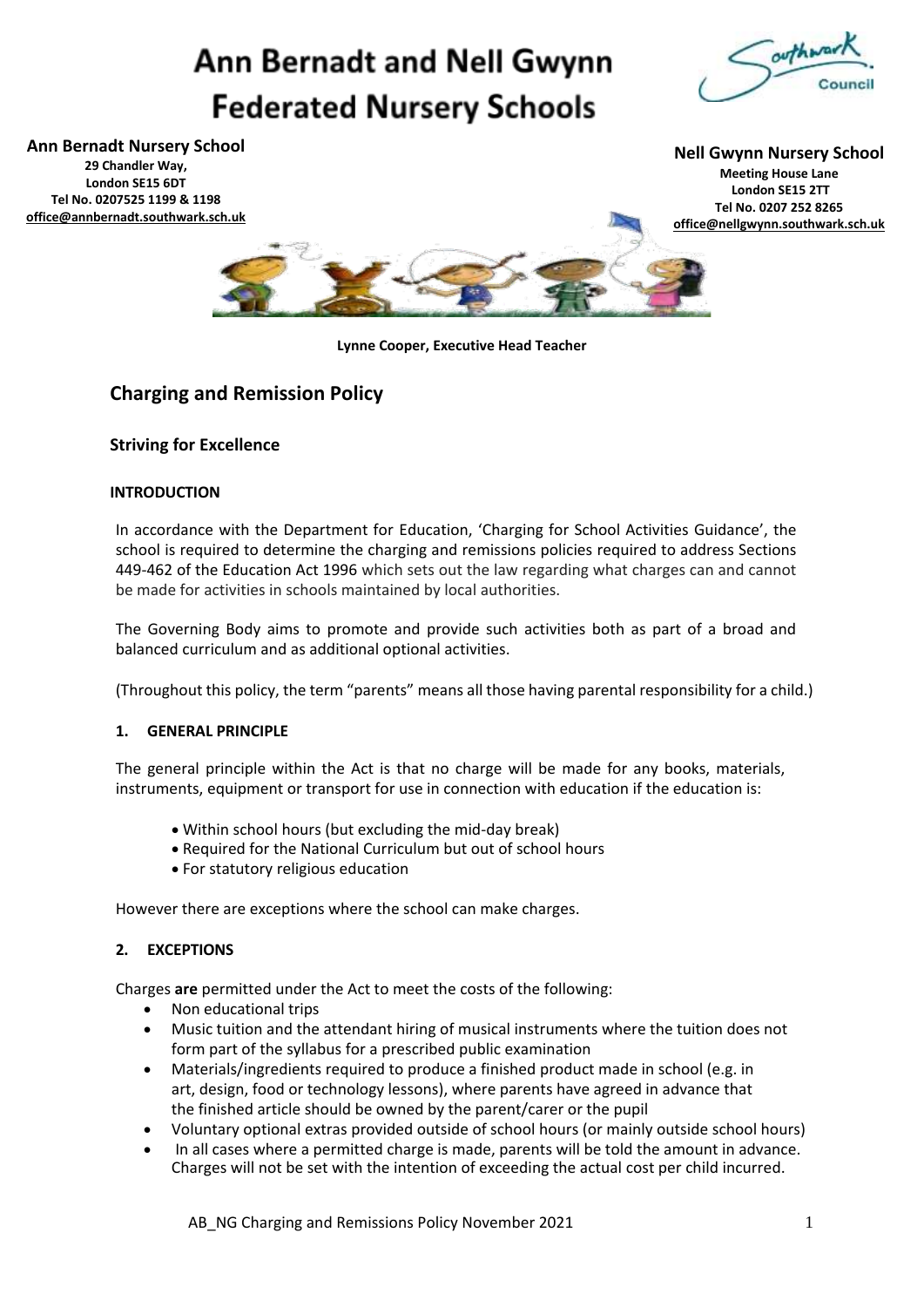#### **3. Voluntary Contributions**

The Act permits voluntary contributions to be requested for any specific visit and/or activity either inside or outside of school time. In all cases where voluntary contributions are requested, parents will be told the amount in advance. The level of voluntary contribution requested will not be set with the intention of exceeding the actual cost per child incurred. No individual child will be excluded from a visit or activity if their parent chooses not to pay the voluntary contribution. However the visit or activity may have to be cancelled if insufficient contributions are received.

#### **4. PAYMENT OF TOP UP FEES FOR THE NURSERY/TWO YEAR OLD PROVISION (Additional Hours over 15 hours)**

#### **a. FIRST PAYMENT OF TOP UP FEES**

b. Before the child's actual start date fees are to be paid to the end of the current month or term.

#### **c. ON-GOING PAYMENT OF FEES/AD-HOC PAYMENTS**

d. All subsequent payments of fees MUST be paid monthly/termly in advance. Payment must be made to the Nursery by standing order. The relevant forms must be completed and submitted to the Nursery and this is a condition of the placement offer.

#### **There is a separate TOP UP Policy**

#### **5. OTHER CHARGES**

Photocopying and/or printing which is not required by a member of staff may be charged for.

#### **6. REFUNDS**

Refunds of charges or voluntary contributions received will be made in the following circumstances:

• Cancellation of trips or activities due to circumstances beyond control.

#### • **7. SUPPORT FUND**

Where charges are to be made to parents, or voluntary contributions sought, these will be advised in advance and collected prior to the activity. Requests for help from parents on eligible benefits will be considered and assistance provided within the limits of any support fund that may be available. Complete confidentiality will be observed in all such matters.

Eligible benefits include:

- Income Support.
- Job Seekers Allowance (Income Based).
- Child Tax Credit, but are not entitled to Working Tax Credit and your annual income (as assessed by the Inland Revenue).
- Support under part VI of the Immigration & Asylum Act 1999.
- The 'Guaranteed Element' of Pension Credit.

AB NG Charging and Remissions Policy November 2021 2012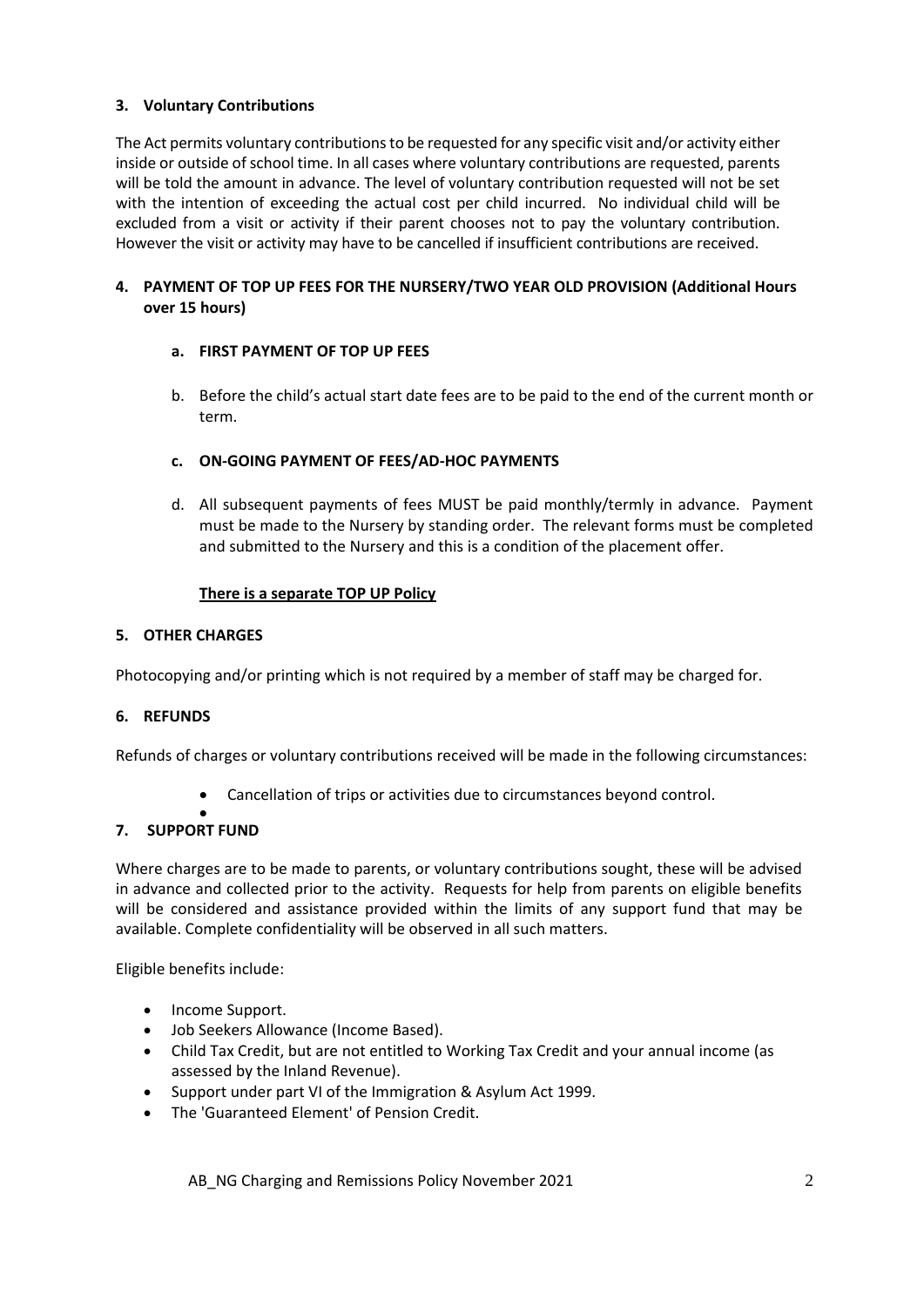Where a parent does not receive an eligible benefit the school will nonetheless consider sympathetically requests for assistance in the phasing of contributions, provided that all such phased contributions have been made by the time the trip or event takes place.

#### **8. BREAKAGES**

In cases of wilful or malicious damage to equipment or breakages, or loss of school equipment on loan, the Executive Head in consultation with the Chair of the Governing Body may decide to make a charge. Each incident will be dealt with on its own merit and at their discretion.